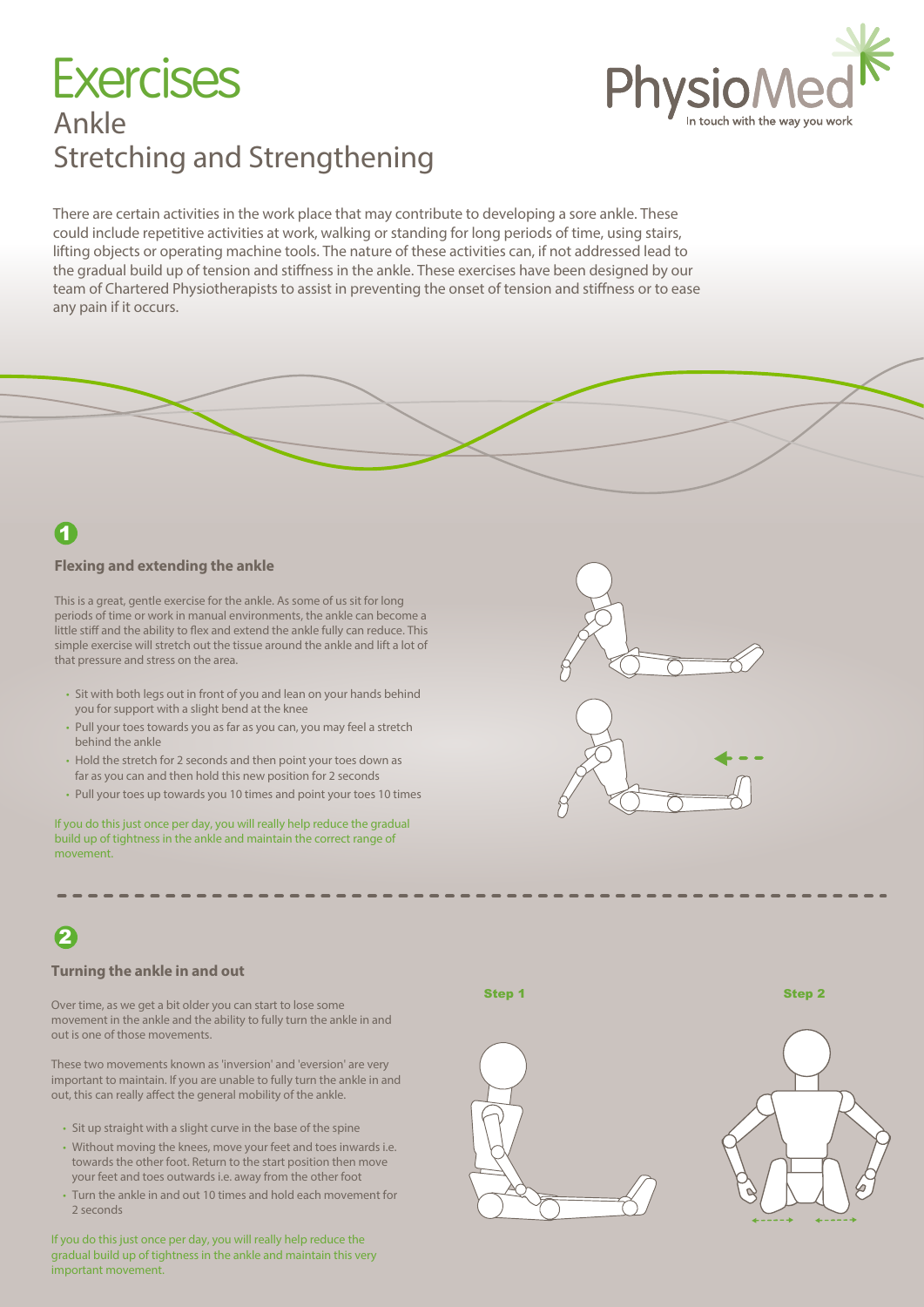### 3

#### **Turning the ankle clockwise and anti clockwise**

This exercise actually combines the previous 2 movements and really helps to maintain the overall movement in the ankle.

- Sit with both legs straight and lean on your hands behind you for support
- Trace circles with your feet by turning your ankles in one direction without moving the knees
- Return to the start position and repeat in the other direction
- Perform this exercise for 1 min: 30 seconds in one direction and 30 seconds in the other

If you do this exercise just once per day, you will really assist in preventing the gradually build up of stiffness and tightness in the ankle.





Step 1 Step 2

### $\overline{\mathbf{A}}$

#### **Calf and achilles stretch**

The calf and achilles are prone to becoming stiff and tight and when this happens it can cause more stress on the ankle. The calf attaches onto the achilles tendon which, in turn attaches onto the back of the heel, so when the calf and achilles become stiff and tight it can affect the ankle joint.

The calf and achilles can become tight over time for those working in both sedentary and manual environments.

- Stand and place both hands on a wall, with your feet about half a meter from the wall
- Place one leg behind the other and lean your body forwards until you feel a stretch in your calf and achilles and hold for 5 seconds
- Whilst stretching the calf keep your knee straight and your heel on the floor as vou lean forwards
- After this if you then slowly bend the knee whilst keeping the heel on the floor you may feel a stretch in the lower achilles area, hold this for a further 5 seconds
- Repeat this 5 times on each side once per day

By keeping the calf and achilles flexible, it can reduce the stress on the area and again reduce the likelihood of ankle pain.





### 5

#### **Strengthening the calf**

You may have heard of Physiotherapists talking about strengthening the calf muscle, well it is very important to keep this muscle strong whether your job is sedentary or manual. A strong calf muscle really helps to maintain a strong ankle.

- Start by doing this exercise on 2 feet
- Stand using a chair or something similar for balance
- Rise up onto the ball of both feet by tightening your calf muscles and then slowly lowering and repeat
- Start with doing 1 set of 10 and build up gradually to 5 sets of 10

Once you are comfortable with this exercise you can progress to rise up on 1 foot and then lower slowly on the same foot. You can also try this exercise with the knees slightly bent. Please remember to keep yourself upright when you do this exercise and do not lean forward.